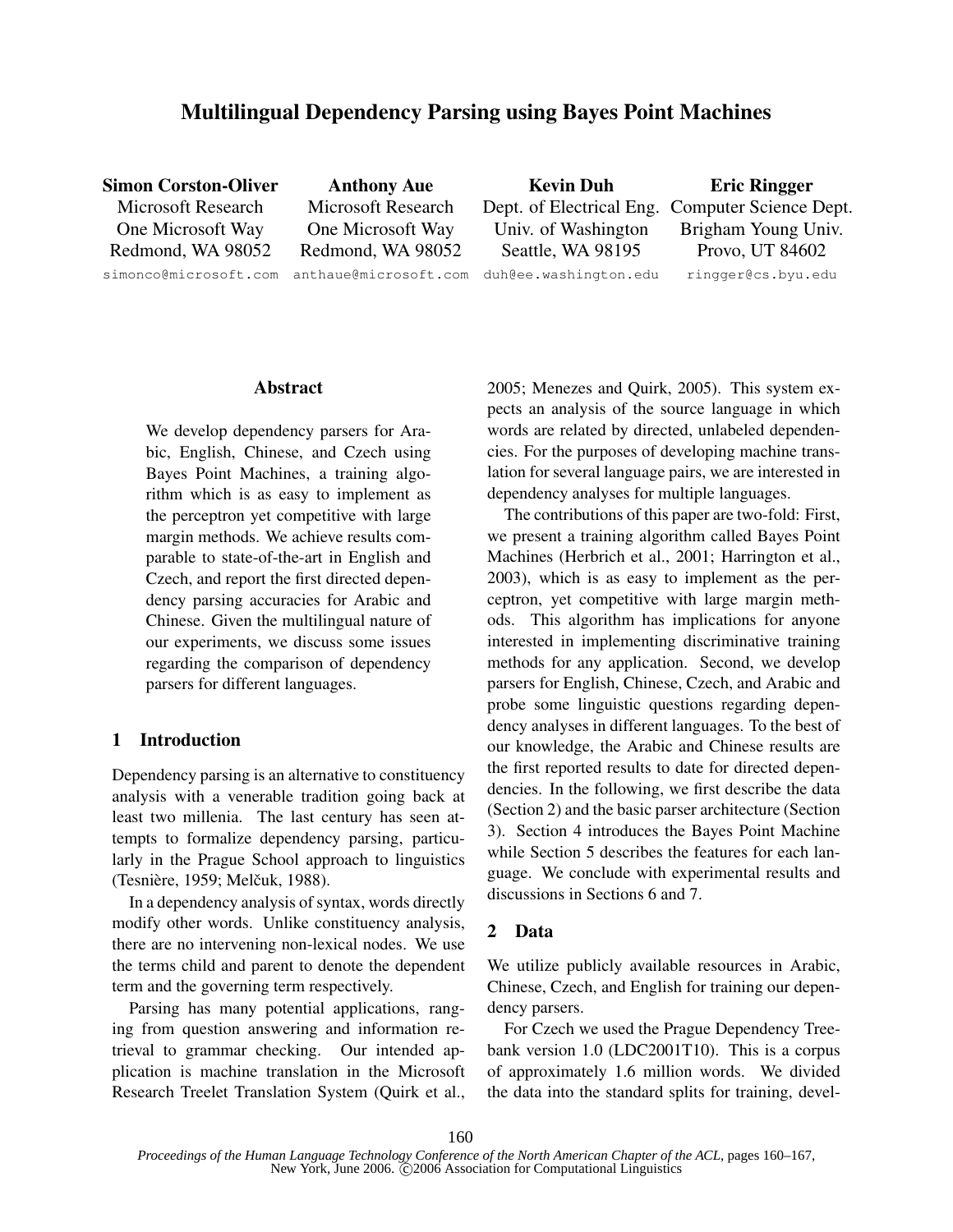opment test and blind test. The Prague Czech Dependency Treebank is provided with human-edited and automatically-assigned morphological information, including part-of-speech labels. Training and evaluation was performed using the automaticallyassigned labels.

For Arabic we used the Prague Arabic Dependency Treebank version 1.0 (LDC2004T23). Since there is no standard split of the data into training and test sections, we made an approximate 70%/15%/15% split for training/development test/blind test by sampling whole files. The Arabic Dependency Treebank is considerably smaller than that used for the other languages, with approximately 117,000 tokens annotated for morphological and syntactic relations. The relatively small size of this corpus, combined with the morphological complexity of Arabic and the heterogeneity of the corpus (it is drawn from five different newspapers across a three-year time period) is reflected in the relatively low dependency accuracy reported below. As with the Czech data, we trained and evaluated using the automatically-assigned part-of-speech labels provided with the data.

Both the Czech and the Arabic corpora are annotated in terms of syntactic dependencies. For English and Chinese, however, no corpus is available that is annotated in terms of dependencies. We therefore applied head-finding rules to treebanks that were annotated in terms of constituency.

For English, we used the Penn Treebank version 3.0 (Marcus et al., 1993) and extracted dependency relations by applying the head-finding rules of (Yamada and Matsumoto, 2003). These rules are a simplification of the head-finding rules of (Collins, 1999). We trained on sections 02-21, used section 24 for development test and evaluated on section 23. The English Penn Treebank contains approximately one million tokens. Training and evaluation against the development test set was performed using human-annotated part-of-speech labels. Evaluation against the blind test set was performed using part-of-speech labels assigned by the tagger described in (Toutanova et al., 2003).

For Chinese, we used the Chinese Treebank version 5.0 (Xue et al., 2005). This corpus contains approximately 500,000 tokens. We made an approximate 70%/15%/15% split for training/development test/blind test by sampling whole files. As with the English Treebank, training and evaluation against the development test set was performed using human-annotated part-of-speech labels. For evaluation against the blind test section, we used an implementation of the tagger described in (Toutanova et al., 2003). Trained on the same training section as that used for training the parser and evaluated on the development test set, this tagger achieved a token accuracy of 92.2% and a sentence accuracy of 63.8%.

The corpora used vary in homogeneity from the extreme case of the English Penn Treebank (a large corpus drawn from a single source, the Wall Street Journal) to the case of Arabic (a relatively small corpus–approximately 2,000 sentences–drawn from multiple sources). Furthermore, each language presents unique problems for computational analysis. Direct comparison of the dependency parsing results for one language to the results for another language is therefore difficult, although we do attempt in the discussion below to provide some basis for a more direct comparison. A common question when considering the deployment of a new language for machine translation is whether the natural language components available are of sufficient quality to warrant the effort to integrate them into the machine translation system. It is not feasible in every instance to do the integration work first and then to evaluate the output.

Table 1 summarizes the data used to train the parsers, giving the number of tokens (excluding traces and other empty elements) and counts of sen $t$ ences.<sup>1</sup>

## 3 Parser Architecture

We take as our starting point a re-implementation of McDonald's state-of-the-art dependency parser (McDonald et al., 2005a). Given a sentence *x*, the goal of the parser is to find the highest-scoring parse  $\hat{y}$  among all possible parses  $y \in Y$ :

$$
\hat{y} = \arg \max_{y \in Y} s(x, y) \tag{1}
$$

<sup>&</sup>lt;sup>1</sup>The files in each partition of the Chinese and Arabic data are given at http://research.microsoft.com/˜simonco/ HLTNAACL2006.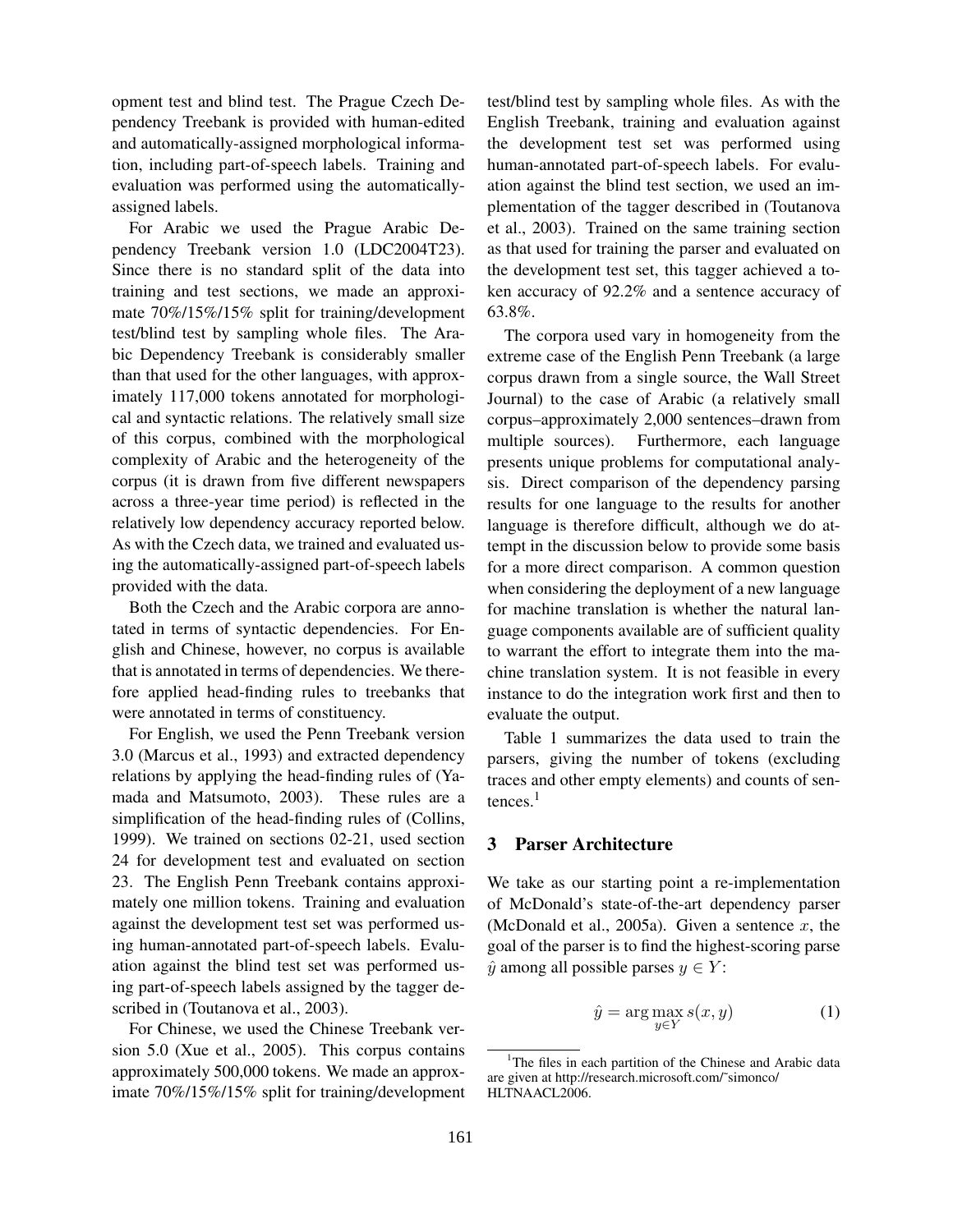| Language | Total         | Training  | Development | <b>Blind</b> |  |
|----------|---------------|-----------|-------------|--------------|--|
|          | <b>Tokens</b> | Sentences | Sentences   | Sentences    |  |
| Arabic   | 116,695       | 2,100     | 446         | 449          |  |
| Chinese  | 527,242       | 14,735    | 1,961       | 2,080        |  |
| Czech    | 1,595,247     | 73,088    | 7,319       | 7,507        |  |
| English  | 1,083,159     | 39,832    | 1,346       | 2,416        |  |

Table 1: Summary of data used to train parsers.

For a given parse  $y$ , its score is the sum of the scores of all its dependency links  $(i, j) \in y$ :

$$
s(x,y) = \sum_{(i,j)\in y} d(i,j) = \sum_{(i,j)\in y} \mathbf{w} \cdot \mathbf{f}(i,j) \quad (2)
$$

where the link  $(i, j)$  indicates a head-child dependency between the token at position *i* and the token at position *j*. The score  $d(i, j)$  of each dependency link  $(i, j)$  is further decomposed as the weighted sum of its features  $f(i, j)$ .

This parser architecture naturally consists of three modules: (1) a decoder that enumerates all possible parses  $y$  and computes the argmax; (2) a training algorithm for adjusting the weights w given the training data; and (3) a feature representation  $f(i, j)$ . Two decoders will be discussed here; the training algorithm and feature representation are discussed in the following sections.

A good decoder should satisfy several properties: ideally, it should be able to search through all valid parses of a sentence and compute the parse scores efficiently. Efficiency is a significant issue since there are usually an exponential number of parses for any given sentence, and the discriminative training methods we will describe later require repeated decoding at each training iteration. We reimplemented Eisner's decoder (Eisner, 1996), which searches among all *projective* parse trees, and the Chu-Liu-Edmonds' decoder (Chu and Liu, 1965; Edmonds, 1967), which searches in the space of both projective and non-projective parses. (A projective tree is a parse with no crossing dependency links.) For the English and Chinese data, the headfinding rules for converting from Penn Treebank analyses to dependency analyses creates trees that are guaranteed to be projective, so Eisner's algorithm suffices. For the Czech and Arabic corpora, a non-projective decoder is necessary. Both algorithms are  $O(N^3)$ , where *N* is the number of words in a sentence. $2$  Refer to (McDonald et al., 2005b) for a detailed treatment of both algorithms.

## 4 Training: The Bayes Point Machine

In this section, we describe an *online* learning algorithm for training the weights w. First, we argue why an online learner is more suitable than a batch learner like a Support Vector Machine (SVM) for this task. We then review some standard online learners (e.g. perceptron) before presenting the Bayes Point Machine (BPM) (Herbrich et al., 2001; Harrington et al., 2003).

## 4.1 Online Learning

An online learner differs from a batch learner in that it adjusts w incrementally as each input sample is revealed. Although the training data for our parsing problem exists as a batch (i.e. all input samples are available during training), we can apply online learning by presenting the input samples in some sequential order. For large training set sizes, a batch learner may face computational difficulties since there already exists an exponential number of parses per input sentence. Online learning is more tractable since it works with one input at a time.

A popular online learner is the perceptron. It adjusts w by updating it with the feature vector whenever a misclassification on the current input sample occurs. It has been shown that such updates converge in a finite number of iterations if the data is linearly separable. The averaged perceptron (Collins, 2002) is a variant which averages the w across all iterations; it has demonstrated good generalization especially with data that is not linearly separable, as in many natural language processing problems.

<sup>&</sup>lt;sup>2</sup>The Chu-Liu-Edmonds' decoder, which is based on a maximal spanning tree algorithm, can run in  $O(N^2)$ , but our simpler implementation of  $\tilde{O}(N^3)$  was sufficient.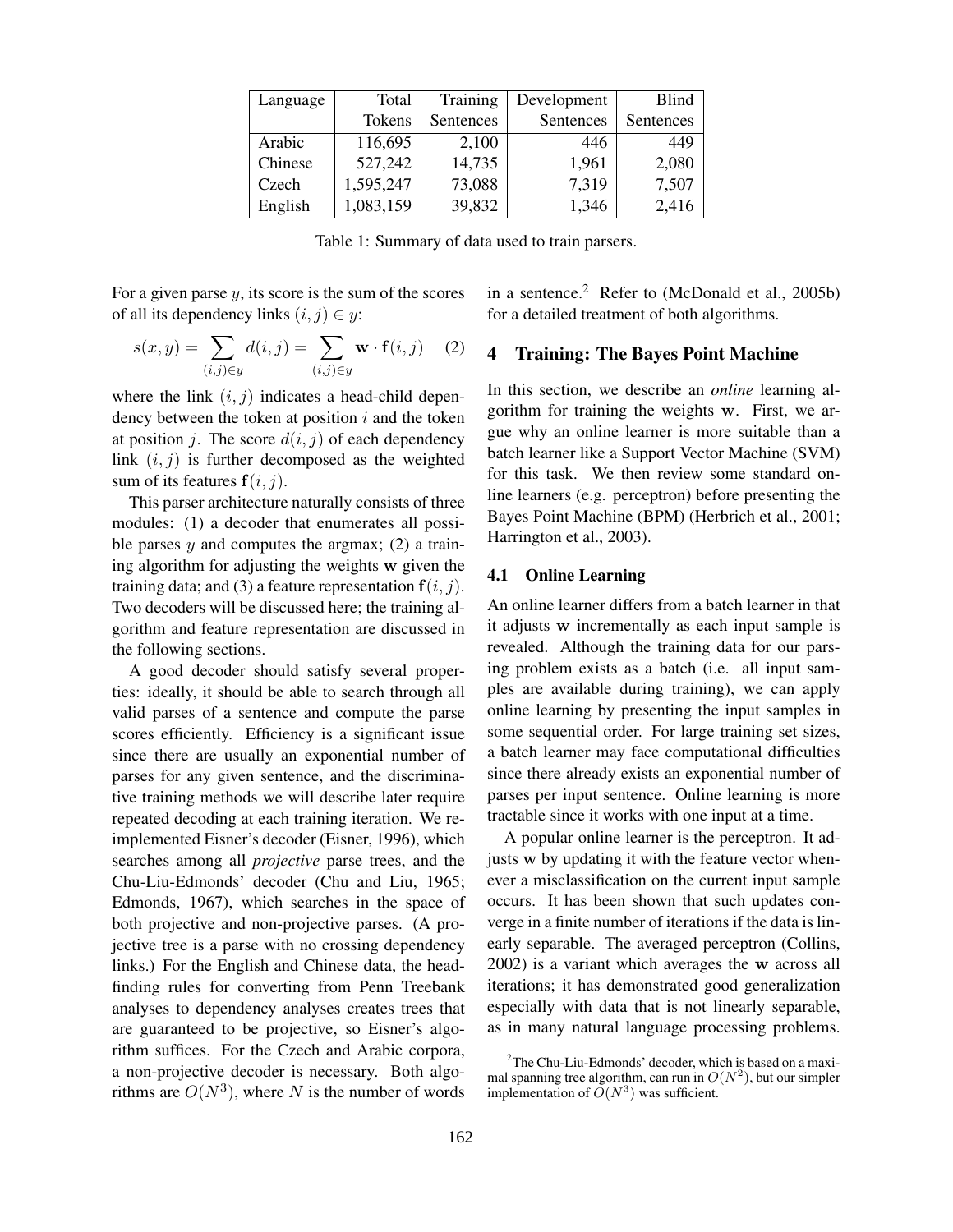Recently, the good generalization properties of Support Vector Machines have prompted researchers to develop large margin methods for the online setting. Examples include the margin perceptron (Duda et al., 2001), ALMA (Gentile, 2001), and MIRA (which is used to train the parser in (McDonald et al., 2005a)). Conceptually, all these methods attempt to achieve a large margin and approximate the maximum margin solution of SVMs.

#### 4.2 Bayes Point Machines

The Bayes Point Machine (BPM) achieves good generalization similar to that of large margin methods, but is motivated by a very different philosophy of Bayesian learning or model averaging. In the Bayesian learning framework, we assume a prior distribution over w. Observations of the training data revise our belief of w and produce a posterior distribution. The posterior distribution is used to create the final  $w_{BPM}$  for classification:

$$
\mathbf{w}_{\text{BPM}} = E_{p(\mathbf{w}|D)}[\mathbf{w}] = \sum_{i=1}^{|V(D)|} p(\mathbf{w}_i|D) \mathbf{w}_i \quad (3)
$$

where  $p(\mathbf{w}|D)$  is the posterior distribution of the weights given the data *D* and  $E_{p(w|D)}$  is the expectation taken with respect to this distribution. The term  $|V(D)|$  is the size of the *version space*  $V(D)$ , which is the set of weights  $w_i$  that is consistent with the training data (i.e. the set of  $w_i$  that classifies the training data with zero error). This solution achieves the so-called *Bayes Point*, which is the best approximation to the Bayes optimal solution given finite training data.

In practice, the version space may be large, so we approximate it with a finite sample of size  $I$ . Further, assuming a uniform prior over weights, we get the following equation:

$$
\mathbf{w}_{\text{BPM}} = E_{p(\mathbf{w}|D)}[\mathbf{w}] \approx \sum_{i=1}^{I} \frac{1}{I} \mathbf{w}_i \tag{4}
$$

Equation 4 can be computed by a very simple algorithm: (1) Train separate perceptrons on different random shuffles of the entire training data, obtaining a set of  $w_i$ . (2) Take the average (arithmetic mean) of the weights  $w_i$ . It is well-known that perceptron training results in different weight vector solutions

Input: Training set 
$$
D = ((x_1, y_1), (x_2, y_2), ..., (x_T, y_T))
$$
  
\nOutput:  $\mathbf{w}_{\text{BPM}}$   
\nInitialize:  $\mathbf{w}_{\text{BPM}} = \mathbf{0}$   
\n**for**  $i = 1$  to I; **do**  
\nRandomly shuffle the sequential order of samples in D  
\nInitialize:  $\mathbf{w}_i = \mathbf{0}$   
\n**for**  $t = 1$  to T; **do**  
\n $\hat{y}_t = \mathbf{w}_i \cdot x_t$   
\n**if**  $(\hat{y}_t \neq y_t)$  **then**  $\mathbf{w}_i = \mathbf{w}_i + y_t x_t$   
\n**done**  
\n $\mathbf{w}_{\text{BPM}} = \mathbf{w}_{\text{BPM}} + \frac{1}{I} \mathbf{w}_i$ 

Figure 1: Bayes Point Machine pseudo-code.

if the data samples are presented sequentially in different orders. Therefore, random shuffles of the data and training a perceptron on each shuffle is effectively equivalent to sampling different models (w*i*) in the version space. Note that this averaging operation should not be confused with ensemble techniques such as Bagging or Boosting–ensemble techniques average the output hypotheses, whereas BPM averages the weights (models).

The BPM pseudocode is given in Figure 1. The inner loop is simply a perceptron algorithm, so the BPM is very simple and fast to implement. The outer loop is easily parallelizable, allowing speedups in training the BPM. In our specific implementation for dependency parsing, the line of the pseudocode corresponding to  $[\hat{y}_t = \mathbf{w}_i \cdot x_t]$  is replaced by Eq. 1 and updates are performed for each incorrect dependency link. Also, we chose to average each individual perceptron (Collins, 2002) prior to Bayesian averaging.

Finally, it is important to note that the definition of the version space can be extended to include weights with non-zero training error, so the BPM can handle data that is not linearly separable. Also, although we only presented an algorithm for linear classifiers(parameterized by the weights), arbitrary kernels can be applied to BPM to allow non-linear decision boundaries. Refer to (Herbrich et al., 2001) for a comprehensive treatment of BPMs.

#### 5 Features

Dependency parsers for all four languages were trained using the same set of feature types. The feature types are essentially those described in (Mc-Donald et al., 2005a). For a given pair of tokens,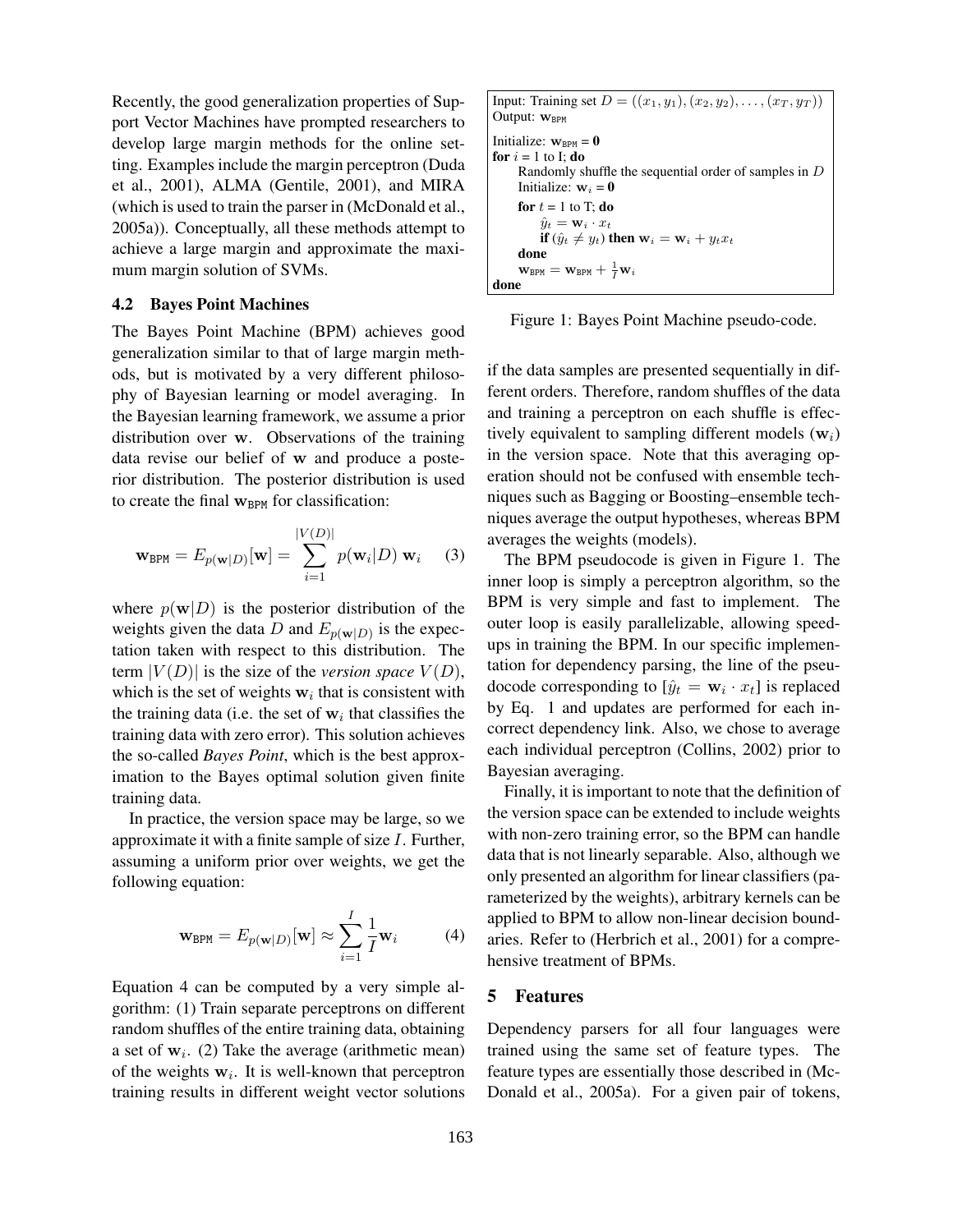where one is hypothesized to be the parent and the other to be the child, we extract the word of the parent token, the part of speech of the parent token, the word of the child token, the part of speech of the child token and the part of speech of certain adjacent and intervening tokens. Some of these atomic features are combined in feature conjunctions up to four long, with the result that the linear classifiers described below approximate polynomial kernels. For example, in addition to the atomic features extracted from the parent and child tokens, the feature [ParentWord, ParentPOS, ChildWord, ChildPOS] is also added to the feature vector representing the dependency between the two tokens. Additional features are created by conjoining each of these features with the direction of the dependency (i.e. is the parent to the left or right of the child) and a quantized measure of the distance between the two tokens. Every token has exactly one parent. The root of the sentence has a special synthetic token as its parent.

Like McDonald et al, we add features that consider the first five characters of words longer than five characters. This truncated word crudely approximates stemming. For Czech and English the addition of these features improves accuracy. For Chinese and Arabic, however, it is clear that we need a different backoff strategy.

For Chinese, we truncate words longer than a single character to the first character.<sup>3</sup> Experimental results on the development test set suggested that an alternative strategy, truncation of words longer than two characters to the first two characters, yielded slightly worse results.

The Arabic data is annotated with gold-standard morphological information, including information about stems. It is also annotated with the output of an automatic morphological analyzer, so that researchers can experiment with Arabic without first needing to build these components. For Arabic, we truncate words to the stem, using the value of the lemma attribute.

All tokens are converted to lowercase, and numbers are normalized. In the case of English, Czech and Arabic, all numbers are normalized to a single token. In Chinese, months are normalized to a MONTH token, dates to a DATE token, years to a YEAR token. All other numbers are normalized to a single NUMBER token.

The feature types were instantiated using all oracle combinations of child and parent tokens from the training data. It should be noted that when the feature types are instantiated, we have considerably more features than McDonald et al. For example, for English we have 8,684,328 whereas they report 6,998,447 features. We suspect that this is mostly due to differences in implementation of the features that backoff to stems.

The averaged perceptrons were trained on the one-best parse, updating the perceptron for every edge and averaging the accumulated perceptrons after every sentence. Experiments in which we updated the perceptron based on k-best parses tended to produce worse results. The Chu-Liu-Edmonds algorithm was used for Czech. Experiments with the development test set suggested that the Eisner decoder gave better results for Arabic than the Chu-Liu-Edmonds decoder. We therefore used the Eisner decoder for Arabic, Chinese and English.

#### 6 Results

Table 2 presents the accuracy of the dependency parsers. Dependency accuracy indicates for how many tokens we identified the correct head. Root accuracy, i.e. for how many sentences did we identify the correct root or roots, is reported as F1 measure, since sentences in the Czech and Arabic corpora can have multiple roots and since the parsing algorithms can identify multiple roots. Complete match indicates how many sentences were a complete match with the oracle dependency parse.

A convention appears to have arisen when reporting dependency accuracy to give results for English excluding punctuation (i.e., ignoring punctuation tokens in the output of the parser) and to report results for Czech including punctuation. In order to facilitate comparison of the present results with previously published results, we present measures including and excluding punctuation for all four languages. We hope that by presenting both sets of measurements, we also simplify one dimension along which published results of parse accuracy differ. A direct

<sup>&</sup>lt;sup>3</sup>There is a near 1:1 correspondence between characters and morphemes in contemporary Mandarin Chinese. However, most content words consist of more than one morpheme, typically two.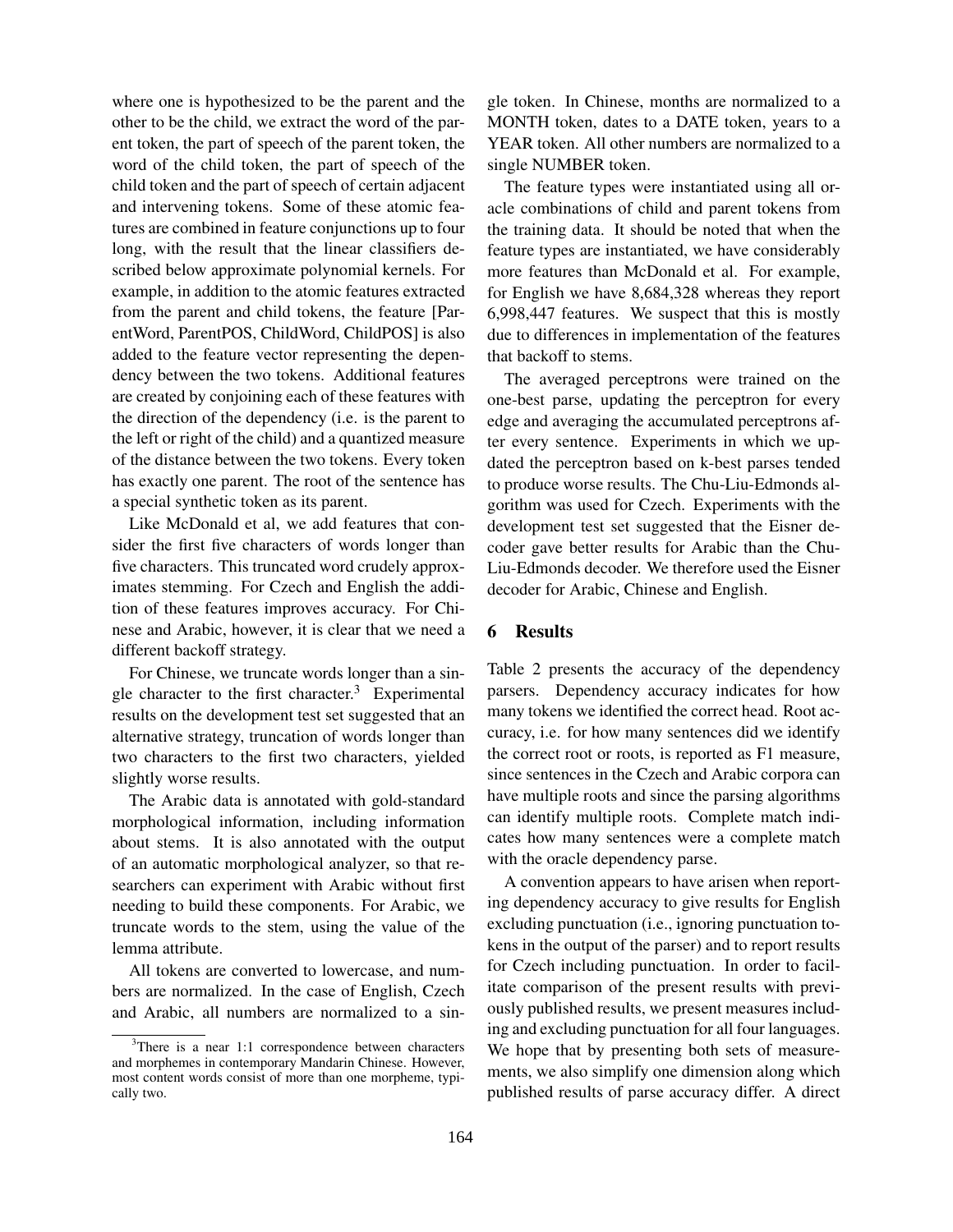|          | Including punctuation |          | Excluding punctuation |            |          |          |
|----------|-----------------------|----------|-----------------------|------------|----------|----------|
| Language | Dependency            | Root     | Complete              | Dependency | Root     | Complete |
|          | Accuracy              | Accuracy | Match                 | Accuracy   | Accuracy | Match    |
| Arabic   | 79.9                  | 90.0     | 9.80                  | 79.8       | 87.8     | 10.2     |
| Chinese  | 71.2                  | 66.2     | 17.5                  | 73.3       | 66.2     | 18.2     |
| Czech    | 84.0                  | 88.8     | 30.9                  | 84.3       | 76.2     | 32.2     |
| English  | 90.0                  | 93.7     | 35.1                  | 90.8       | 93.7     | 37.6     |

Table 2: Bayes Point Machine accuracy measured on blind test set.

comparison of parse results across languages is still difficult for reasons to do with the different nature of the languages, the corpora and the differing standards of linguistic detail annotated, but a comparison of parsers for two different languages where both results include punctuation is at least preferable to a comparison of results including punctuation to results excluding punctuation.

The results reported here for English and Czech are comparable to the previous best published numbers in (McDonald et al., 2005a), as Table 3 shows. This table compares McDonald et al.'s results for an averaged perceptron trained for ten iterations with no check for convergence (Ryan McDonald, pers. comm.), MIRA, a large margin classifier, and the current Bayes Point Machine results. To determine statistical significance we used confidence intervals for p=0.95. For the comparison of English dependency accuracy excluding punctuation, MIRA and BPM are both statistically significantly better than the averaged perceptron result reported in (McDonald et al., 2005a). MIRA is significantly better than BPM when measuring dependency accuracy and root accuracy, but BPM is significantly better when measuring sentences that match completely. From the fact that neither MIRA nor BPM clearly outperforms the other, we conclude that we have successfully replicated the results reported in (Mc-Donald et al., 2005a) for English.

For Czech we also determined significance using confidence intervals for p=0.95 and compared results including punctuation. For both dependency accuracy and root accuracy, MIRA is statisticallty significantly better than averaged perceptron, and BPM is statistically significantly better than MIRA. Measuring the number of sentences that match completely, BPM is statistically significantly better than averaged perceptron, but MIRA is significantly better than BPM. Again, since neither MIRA nor BPM outperforms the other on all measures, we conclude that the results constitute a valiation of the results reported in (McDonald et al., 2005a).

For every language, the dependency accuracy of the Bayes Point Machine was greater than the accuracy of the best individual perceptron that contributed to that Bayes Point Machine, as Table 4 shows. As previously noted, when measuring against the development test set, we used humanannotated part-of-speech labels for English and Chinese.

Although the Prague Czech Dependency Treebank is much larger than the English Penn Treebank, all measurements are lower than the corresponding measurements for English. This reflects the fact that Czech has considerably more inflectional morphology than English, leading to data sparsity for the lexical features.

The results reported here for Arabic are, to our knowledge, the first published numbers for dependency parsing of Arabic. Similarly, the results for Chinese are the first published results for the dependency parsing of the Chinese Treebank 5.0.<sup>4</sup> Since the Arabic and Chinese numbers are well short of the numbers for Czech and English, we attempted to determine what impact the smaller corpora used for training the Arabic and Chinese parsers might have. We performed data reduction experiments, training the parsers on five random samples at each size smaller than the entire training set. Figure 2 shows the dependency accuracy measured on the complete development test set when training with samples of the data. The graph shows the average

<sup>4</sup> (Wang et al., 2005) report numbers for *undirected* dependencies on the Chinese Treebank 3.0. We cannot meaningfully compare those numbers to the numbers here.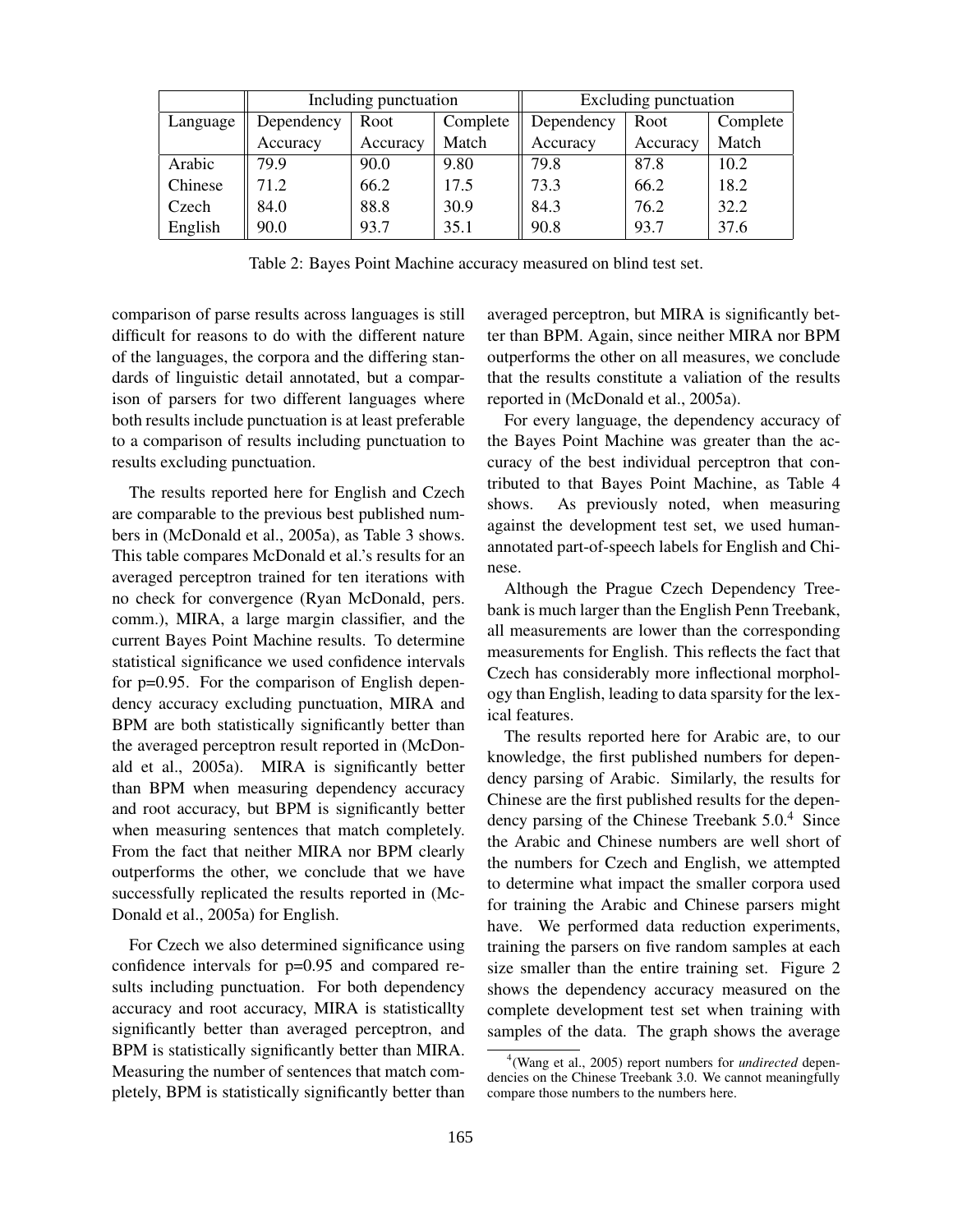| Language   | Algorithm                  | DА   | R A  | <b>CM</b> |
|------------|----------------------------|------|------|-----------|
| English    | Avg. Perceptron            | 90.6 | 94.0 | 36.5      |
| (exc punc) | <b>MIRA</b>                | 90.9 | 94.2 | 37.5      |
|            | <b>Bayes Point Machine</b> | 90.8 | 93.7 | 37.6      |
| Czech      | Avg. Perceptron            | 82.9 | 88.0 | 30.3      |
| (inc punc) | <b>MIRA</b>                | 83.3 | 88.6 | 31.3      |
|            | <b>Bayes Point Machine</b> | 84.0 | 88.8 | 30.9      |

Table 3: Comparison to previous best published results reported in (McDonald et al., 2005a).

|                            | Arabic | Chinese | Czech | English |
|----------------------------|--------|---------|-------|---------|
| <b>Bayes Point Machine</b> | 78.4   | 83.8    | 84.5  | 91.2    |
| Best averaged perceptron   | 77.9   | 83.1    | 83.5  | 90.8    |
| Worst averaged perceptron  | 77.4   | 82.6    | 83.3  | 90.5    |

Table 4: Bayes Point Machine accuracy vs. averaged perceptrons, measured on development test set, excluding punctuation.

dependency accuracy for five runs at each sample size up to 5,000 sentences. English and Chinese accuracies in this graph use oracle part-of-speech tags. At all sample sizes, the dependency accuracy for English exceeds the dependency accuracy of the other languages. This difference is perhaps partly attributable to the use of oracle part-of-speech tags. However, we suspect that the major contributor to this difference is the part-of-speech tag set. The tags used in the English Penn Treebank encode traditional lexical categories such as noun, preposition, and verb. They also encode morphological information such as person (the VBZ tag for example is used for verbs that are third person, present tense–typically with the suffix -s), tense, number and degree of comparison. The part-of-speech tag sets used for the other languages encode lexical categories, but do not encode morphological information.5 With small amounts of data, the perceptrons do not encounter sufficient instances of each lexical item to calculate reliable weights. The perceptrons are therefore forced to rely on the part-of-speech information.

It is surprising that the results for Arabic and Chinese should be so close as we vary the size of the training data (Figure 2) given that Arabic has rich morphology and Chinese very little. One possible explanation for the similarity in accuracy is that the rather poor root accuracy in Chinese indicates parses that have gone awry. Anecdotal inspection of parses suggests that when the root is not correctly identified, there are usually cascading related errors.

Czech, a morphologically complex language in which root identification is far from straightforward, exhibits the worst performance at small sample sizes. But (not shown) as the sample size increases, the accuracy of Czech and Chinese converge.

### 7 Conclusions

We have successfully replicated the state-of-the-art results for dependency parsing (McDonald et al., 2005a) for both Czech and English, using Bayes Point Machines. Bayes Point Machines have the appealing property of simplicity, yet are competitive with online wide margin methods.

We have also presented first results for dependency parsing of Arabic and Chinese, together with some analysis of the performance on those languages.

In future work we intend to explore the discriminative reranking of n-best lists produced by these parsers and the incorporation of morphological features.

<sup>&</sup>lt;sup>5</sup>For Czech and Arabic we followed the convention established in previous parsing work on the Prague Czech Dependency Treebank of using the major and minor part-of-speech tags but ignoring other morphological information annotated on each node.